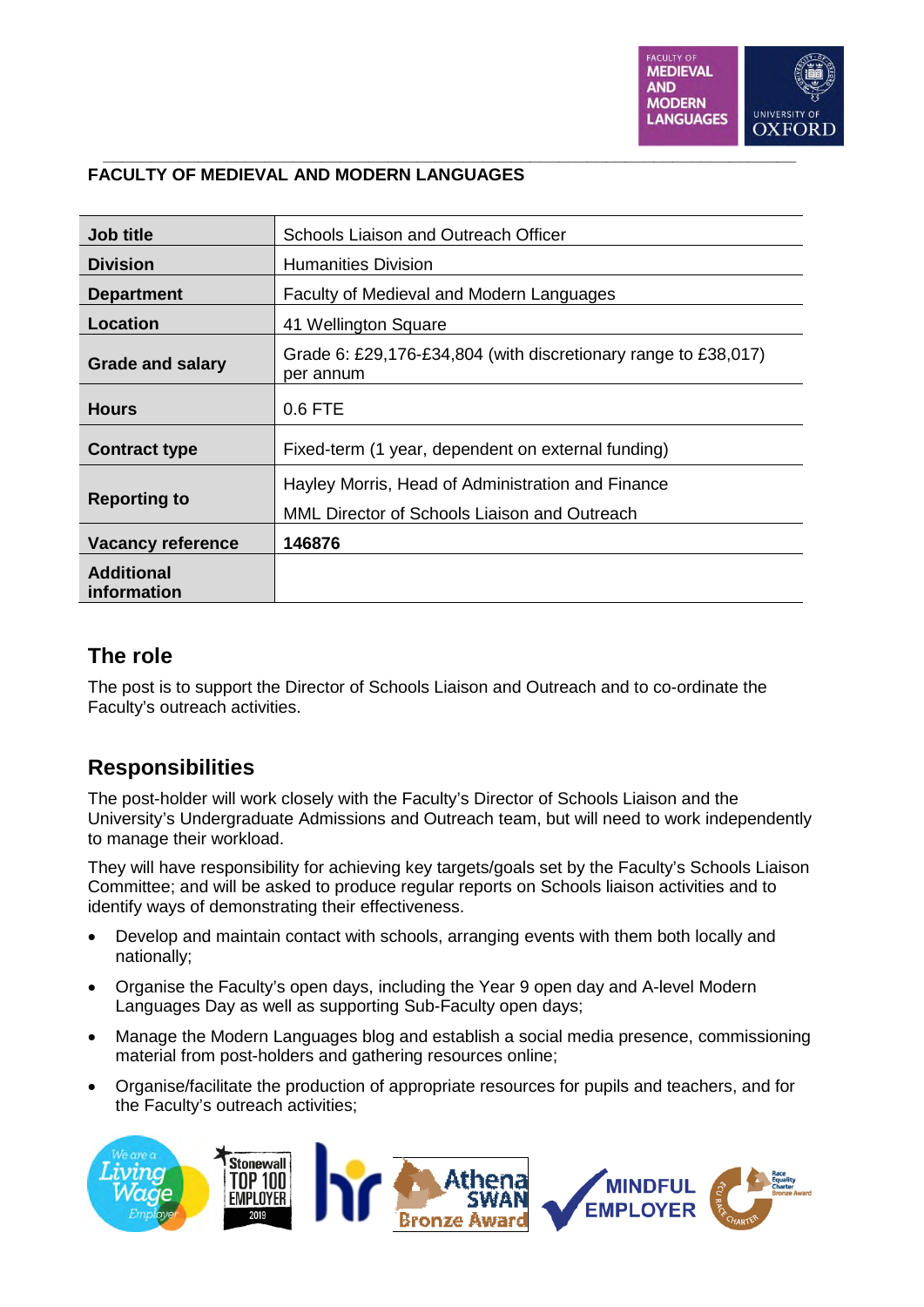- Advertise and manage school competitions annually (currently French and Spanish and the Oxford German Network);
- Organise the annual 'Sir Robert Taylor Society' conference for school teachers and liaise with the SRTS secretary with regard to this;
- Organise recruitment and training of student ambassadors; maintain and update the student ambassador database;
- Maintain and update database of graduates and early career faculty members interested in outreach; and the database of school/ teacher contacts;
- Manage the schools liaison budget and handle expenses/ payments relating to the above events;
- Service the Schools Liaison Outreach and Admissions Committee meetings and external advisory panel meetings;
- Assist with fundraising efforts for schools liaison activities, and communication activities with interested external parties;
- Co-ordinate links with the University of Cambridge and other relevant institutions with relation to Schools liaison activities;
- Liaise with the University's Undergraduate Admissions and Outreach team, and those leading University activities such as UNIQ and OxNet, ensuring that best practice is utilised and shared;
- Any other duties, commensurate with the grade of the post, as directed by the Head of Administration and Finance.

### **Selection criteria**

#### **Essential**

- An undergraduate degree or equivalent professional experience;
- Some experience in an office environment/administrative role;
- The ability to manage own workload and prioritise effectively;
- Strong communication skills, including giving presentations and talking at large events;
- Previous experience of organising events and/or working with schools or school pupils;
- An understanding of social media and blogs:
- A demonstrable interest in modern languages and an understanding of the issues currently facing the subject.

#### **Desirable**

Knowledge of a modern foreign language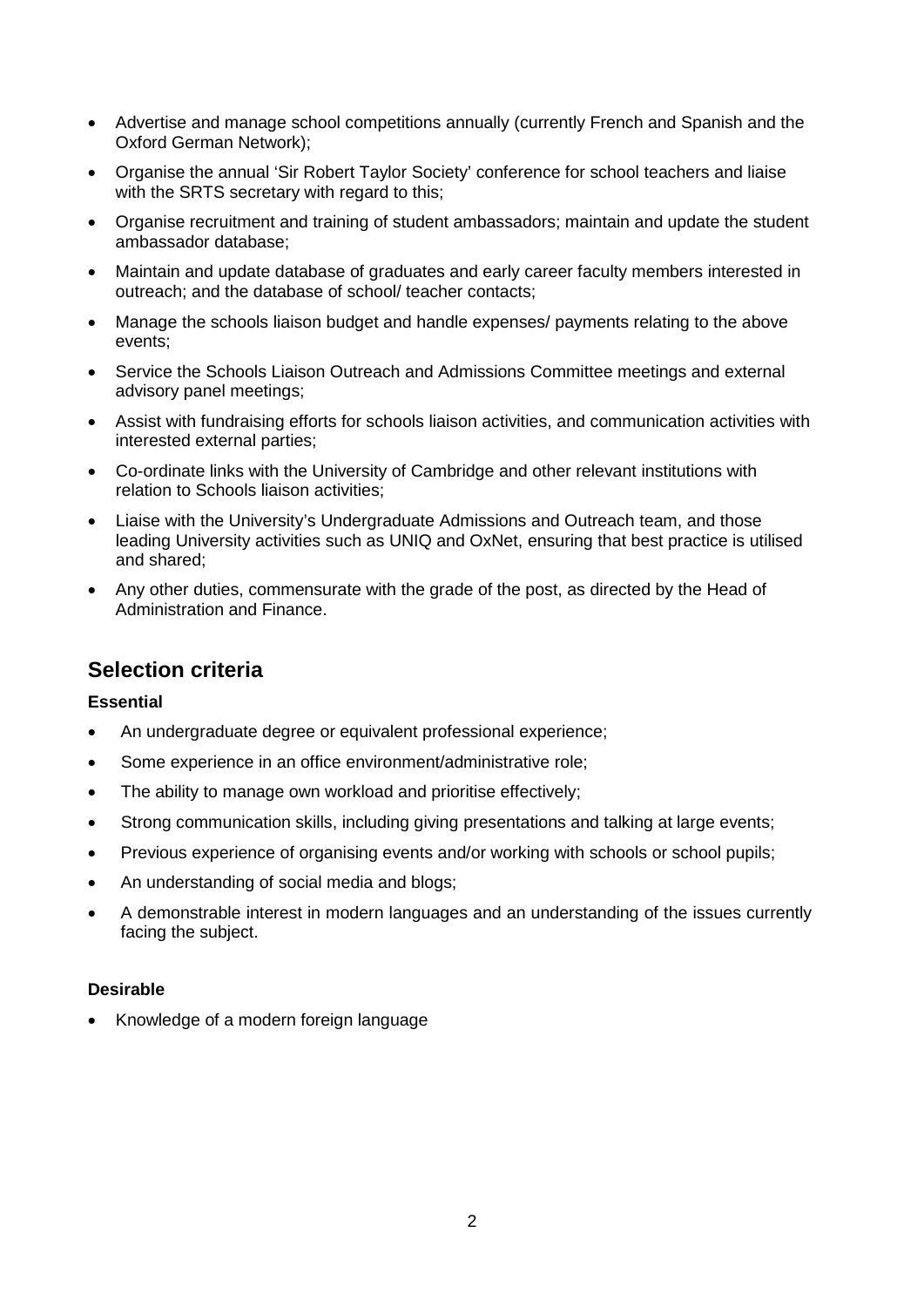# **About the University of Oxford**

Welcome to the University of Oxford. We aim to lead the world in research and education for the benefit of society both in the UK and globally. Oxford's researchers engage with academic, commercial and cultural partners across the world to stimulate high-quality research and enable innovation through a broad range of social, policy and economic impacts.

We believe our strengths lie both in empowering individuals and teams to address fundamental questions of global significance, while providing all our staff with a welcoming and inclusive workplace that enables everyone to develop and do their best work. Recognising that diversity is our strength, vital for innovation and creativity, we aspire to build a truly diverse community which values and respects every individual's unique contribution.

While we have long traditions of scholarship, we are also forward-looking, creative and cuttingedge. Oxford is one of Europe's most entrepreneurial universities. Income from external research contracts in 2016/17 exceeded £564m and we rank first in the UK for university spinouts, with more than 130 companies created to date. We are also recognised as leaders in support for social enterprise.

Join us and you will find a unique, democratic and international community, a great range of staff benefits and access to a vibrant array of cultural activities in the beautiful city of Oxford.

For more information, please visit www.ox.ac.uk/about/organisation.

## **Faculty of Medieval and Modern Languages**

The Faculty is one of the leading centres for the study of European language, literature, and culture world-wide, offering expertise in the entire chronological range from the earliest times to the present day, and with specialists in film studies, cultural studies, history of the book, and cultural history as well as languages and literatures. The Faculty offers expertise in French, German, Italian, Modern Greek, Spanish, Portuguese, Russian, Polish and Czech, as well as in a range of other languages spoken in Europe. Colleagues across the various languages work together in various interdisciplinary projects and research centres, which bring specialists in language and literature together with historians, philosophers, and social studies scholars.

The Faculty is partly college-based, and partly housed in University buildings in Wellington Square, where some academic staff and the Faculty's administrative staff have offices, and at the Taylor Institution in St Giles' where some teaching takes place and the main Faculty and research library is based. The Taylor Institution, a fine nineteenth-century building sharing with the Ashmolean Museum a commanding site on St Giles', contains both the Taylorian Library, the largest and best resourced Modern Languages library in the country, and the Faculty's largest teaching rooms.

The Faculty is divided into seven sub-faculties: French, German, Italian, Portuguese, Russian and other Slavonic Languages, Spanish and Modern Greek. It includes 11 established professorships as well as 15 individuals with the title of professor and 80 permanent academic post holders. The colleges, which are responsible for undergraduate admissions and undergraduate tutorial teaching, admit a total of about 270 students a year to read for the Honour School of Modern Languages and its joint schools with Classics, English, History, Philosophy, Oriental Studies, and in the near future, Linguistics. The Modern Languages Faculty Board is responsible for the admission and supervision of graduate students. There are about 50 graduates taking taught Masters degrees, and about 120 research students.

For more information please visit: www.mod-langs.ox.ac.uk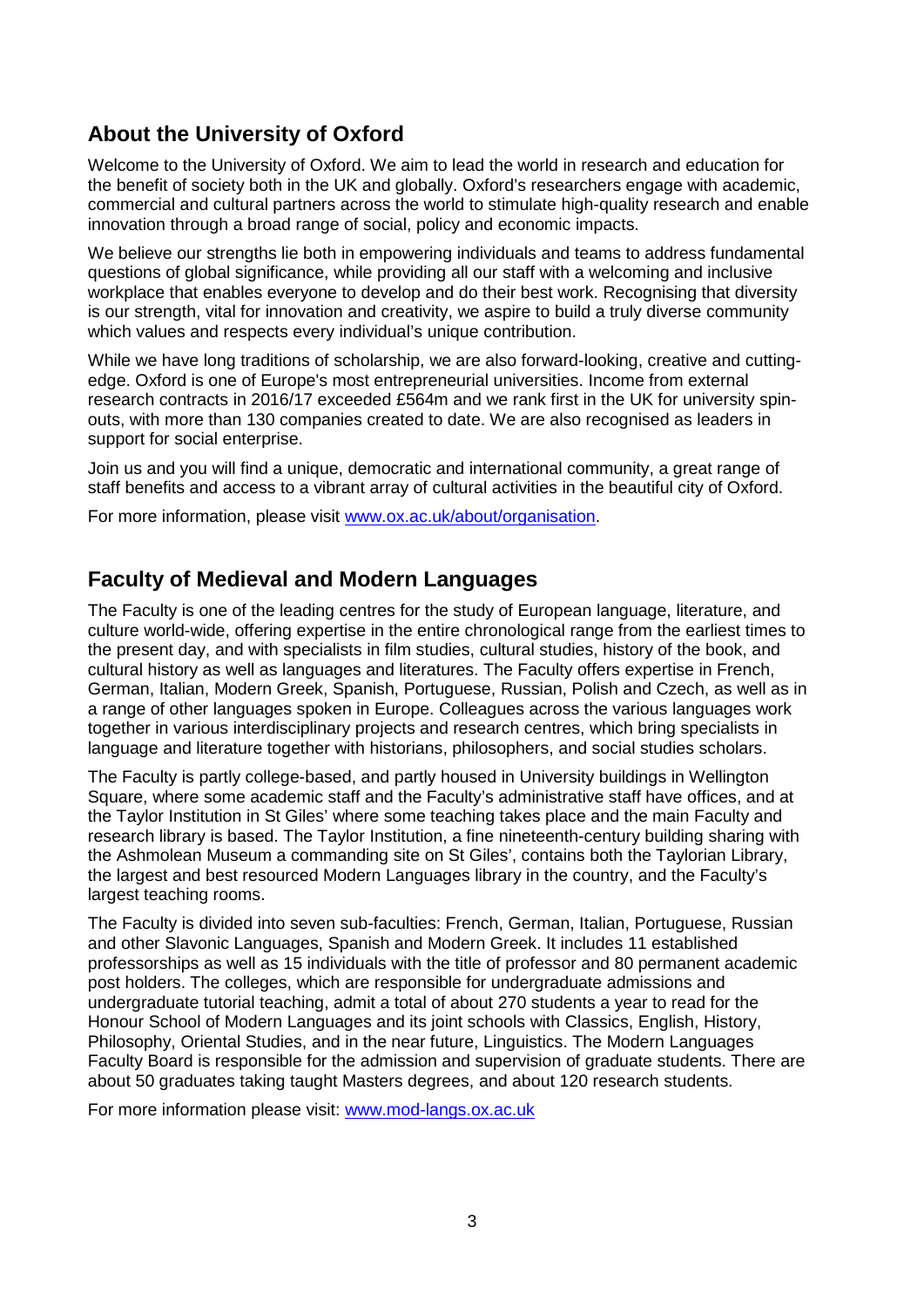## **Humanities Division**

The Humanities Division is one of four academic divisions in the University of Oxford, bringing together the following faculties: Classics; English; History; Linguistics, Philology and Phonetics; Medieval and Modern Languages; Music; Oriental Studies; Philosophy; Theology and Religion; the Ruskin School of Art. The Division has over 500 members of academic staff, approximately 4,100 undergraduates (more than a third of the total undergraduate population of the University), 1,000 postgraduate research students and 720 students on postgraduate taught courses.

The Division offers world-class teaching and research, backed by the superb resources of the University's libraries and museums, including the famous Bodleian Libraries, with their 11 million volumes and priceless early book and manuscript collections, and the Ashmolean Museum of Art and Archaeology. Such historic resources are linked to cutting-edge agendas in research and teaching, with an increasing emphasis on interdisciplinary study. Our faculties are among the largest in the world, enabling Oxford to offer an education in Arts and Humanities unparalleled in its range of subjects, from music and fine art to ancient and modern languages.

The Humanities Division has embarked on a major building project on the Radcliffe Observatory Quarter, following the recent announcement of the £150 million gift to create the Stephen A. Schwarzman Centre for the Humanities.

The Schwarzman Centre will serve as a dynamic hub dedicated to the Humanities. The building will bring together seven Humanities faculties, the Humanities Divisional Office, a new library and significant cultural and public engagement spaces in a space designed to encourage experiential learning and bold experimentation through cross-disciplinary and collaborative study. The Faculty of Medieval and Modern Languages will move to the Schwarzman Centre upon the completion of the project.

For more information please visit: www.humanities.ox.ac.uk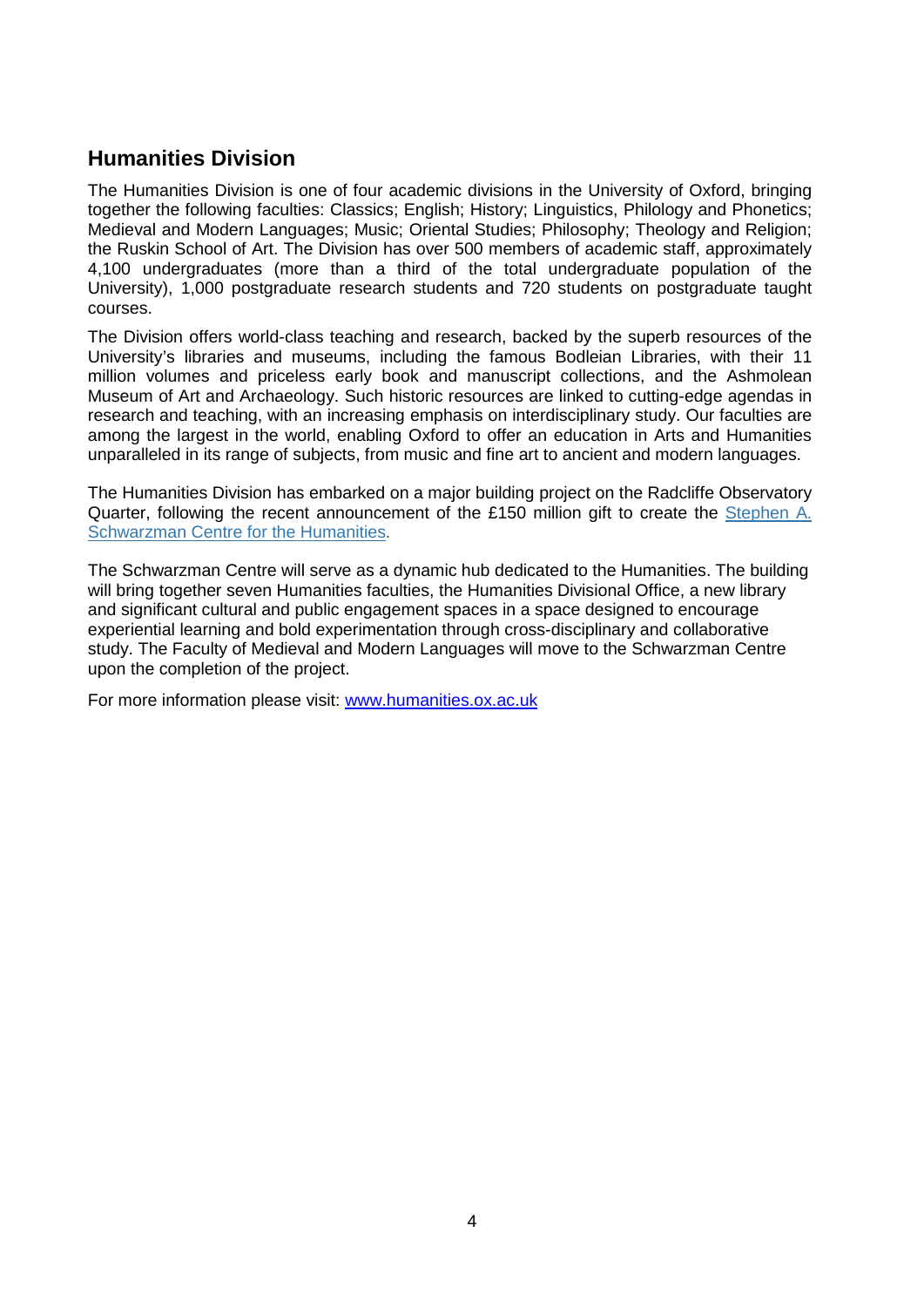## **How to apply**

Before submitting an application, you may find it helpful to read the 'Tips on applying for a job at the University of Oxford' document, at www.ox.ac.uk/about/jobs/supportandtechnical/.

The application process is via the University's on-line recruitment system. To retrieve the relevant 'Job Details' page, search for ID ref (146876) at www.jobs.ox.ac.uk or go to:

https://my.corehr.com/pls/uoxrecruit/erq\_jobspec\_details\_form.jobspec?p\_id=146876

On the relevant 'Job Details' page, click on the **Apply Now** button and follow the on-screen instructions to register as a new user or log-in if you have applied previously. Please provide details of two referees and indicate whether we can contact them now.

You will also be asked to upload a CV and a supporting statement. The supporting statement must explain how you meet each of the selection criteria for the post using examples of your skills and experience. This may include experience gained in employment, education, or during career breaks (such as time out to care for dependants).

Your application will be judged solely on the basis of how you demonstrate that you meet the selection criteria stated in the job description.

Please upload all documents **as PDF files** with your name and the document type in the filename.

All applications must be received by **midday** on **Wednesday 29 July 2020.** 

Further information about the post is available from: schools.liaison@mod-langs.ox.ac.uk

Further information about the recruitment process is available from recruitment@modlangs.ox.ac.uk

It is expected that interviews will be held online using Microsoft Teams on Tuesday 11 August 2020.

#### **Information for priority candidates**

*A priority candidate is a University employee who is seeking redeployment because they have been advised that they are at risk of redundancy, or on grounds of ill-health/disability. Priority candidates are issued with a redeployment letter by their employing departments.* 

 *If you are a priority candidate, please ensure that you attach your redeployment letter to your application (or email it to the contact address on the advert if the application form used for the vacancy does not allow attachments)* 

Should you experience any difficulties using the online application system, please email recruitment.support@admin.ox.ac.uk. Further help and support is available from www.ox.ac.uk/about\_the\_university/jobs/support/. To return to the online application at any stage, please go to: www.jobs.ox.ac.uk

Please note that you will receive an automated email from our e-recruitment system to confirm receipt of your application. **Please check your spam/junk mail** if you do not receive this email.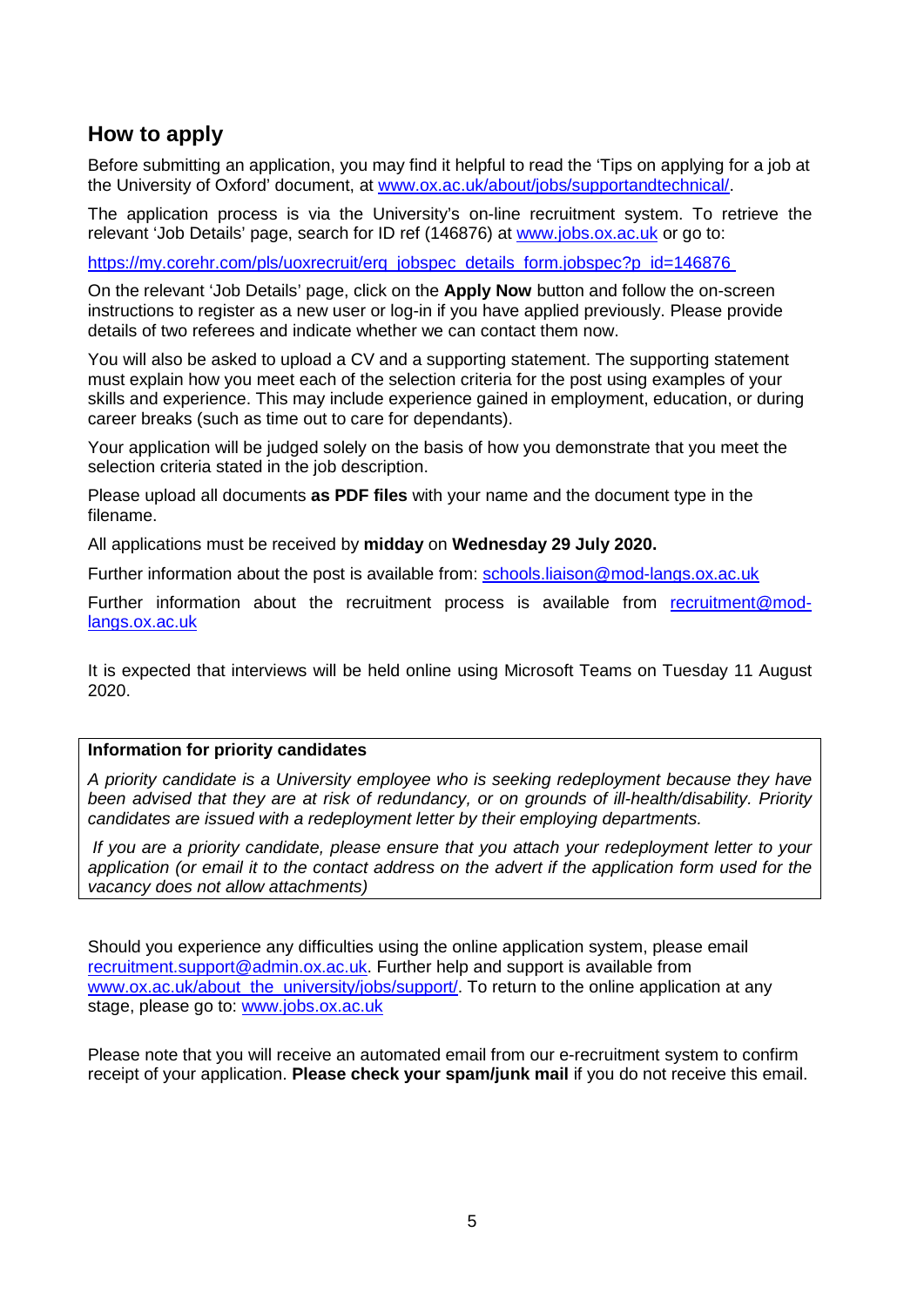# **Important information for candidates**

#### **Pre-employment screening**

All offers of employment are made subject to standard pre-employment screening, as applicable to the post.

If you are offered the post, you will be asked to provide proof of your right-to-work, your identity, and we will contact the referees you have nominated. You will also be asked to complete a health declaration (so that you can tell us about any health conditions or disabilities so that we can discuss appropriate adjustments with you), and a declaration of any unspent criminal convictions.

We advise all applicants to read the candidate notes on the University's pre-employment screening procedures, found at: https://www.jobs.ox.ac.uk/pre-employment-checks

### **Data Privacy**

Please note that any personal data submitted to the University as part of the job application process will be processed in accordance with the GDPR and related UK data protection legislation. For further information, please see the University's Privacy Notice for Job Applicants at: www.admin.ox.ac.uk/councilsec/compliance/gdpr/privacynotices/job/. The University's Policy on Data Protection is available at: www.admin.ox.ac.uk/councilsec/compliance/gdpr/universitypolicyondataprotection/.

#### **The University's policy on retirement**

The University operates an Employer Justified Retirement Age (EJRA) for all academic posts and some academic-related posts. The University has adopted an EJRA of 30 September before the 69<sup>th</sup> birthday for all academic and academic-related staff in posts at grade 8 and **above**. The justification for this is explained at:

www.admin.ox.ac.uk/personnel/end/retirement/acrelretire8+/.

For **existing** employees, any employment beyond the retirement age is subject to approval through the procedures: www.admin.ox.ac.uk/personnel/end/retirement/acrelretire8+/.

There is no normal or fixed age at which staff in posts at **grades 1–7** have to retire. Staff at these grades may elect to retire in accordance with the rules of the applicable pension scheme, as may be amended from time to time.

#### **Equality of Opportunity**

Entry into employment with the University and progression within employment will be determined only by personal merit and the application of criteria which are related to the duties of each particular post and the relevant salary structure. In all cases, ability to perform the job will be the primary consideration. No applicant or member of staff shall be discriminated against because of age, disability, gender reassignment, marriage or civil partnership, pregnancy or maternity, race, religion or belief, sex, or sexual orientation.